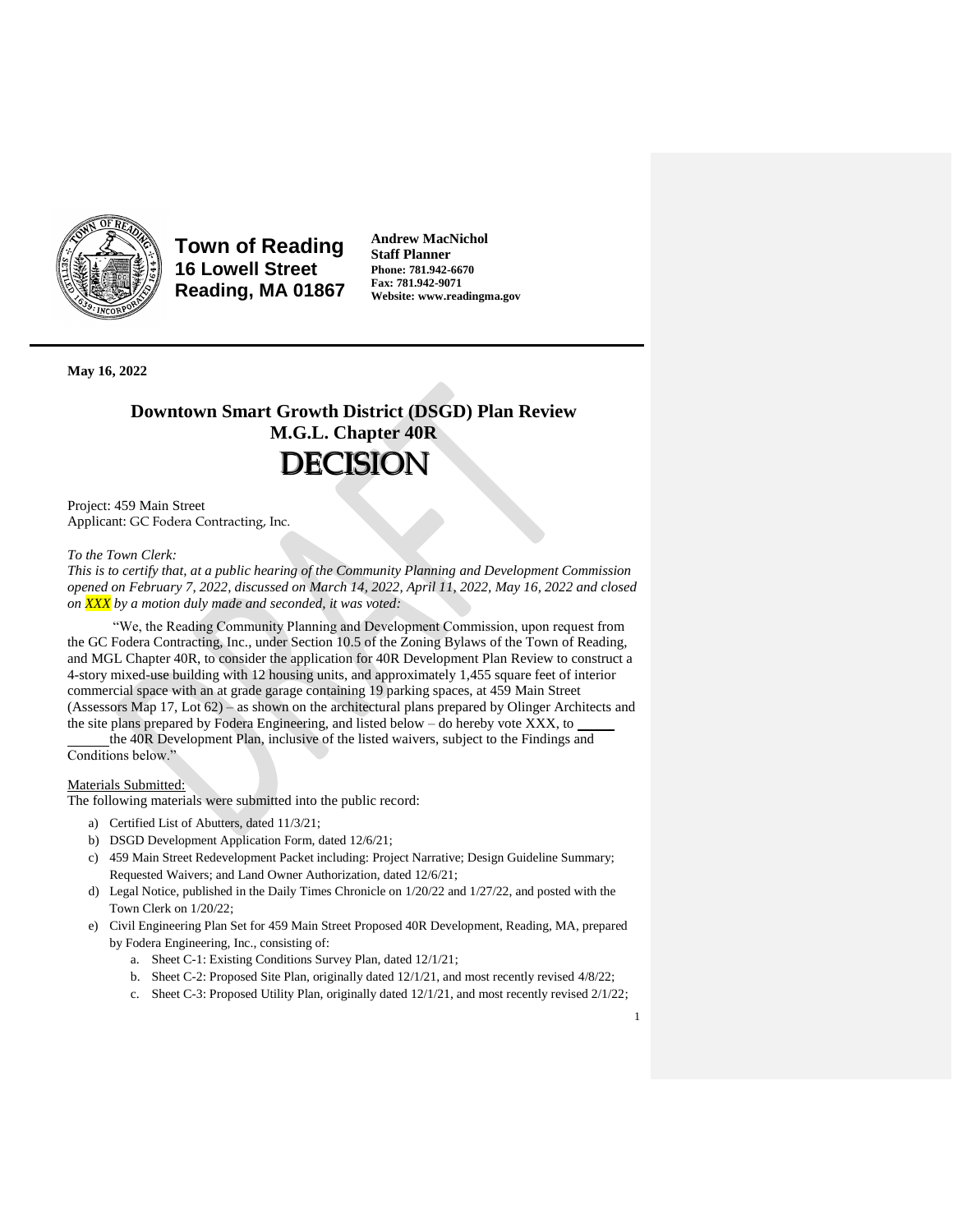- d. Sheet C-4: Details Sheet, originally dated 12/1/21, and most recently revised 2/1/22;
- e. Sheet C-5: Details Sheet, originally dated 12/1/21, and most recently revised 2/1/22;
- f. Sheet 6:
- f) Architectural Plan Set for 459 Main Street Redevelopment, Reading, MA, prepared by Olinger Architects and prepared for GC Fodera Contracting Company, consisting of:
	- a. Sheet G-000: Cover Sheet, dated 11/17/21, and most recently revised 4/5/22;
	- b. Sheet G-001: Project Information, Levels One through Four, dated 12/1/21, and most recently revised 3/7/22;
	- c. Sheet G-002: Zoning Guidelines, dated 12/1/21, and most recently revised 4/5/22;
	- d. Sheet G-003: Shadow Study, dated 12/1/21, and most recently revised 1/18/22;
	- e. Sheet G-004: Project Views, dated 12/1/21, and most recently revised 4/5/22;
	- f. Sheet G-005: Ground Level AXO, dated 12/1/21, and most recently revised 1/18/22;
	- g. Sheet G-006: Project Materials Board, dated 12/1/21, and most recently revised 1/18/22;
	- h. Sheet G-007: Context Elevations, dated 12/1/21, and most recently revised 1/18/22;
	- i. Sheet A-001: Site Plan, dated 12/1/21, and most recently revised 3/7/22;
	- j. Sheet A-002: Exterior Area Detail Plans, dated 12/1/21, and most recently revised 3/7/22;
	- k. Sheet A-100: Basement Plan, dated 12/1/21, and most recently revised 3/7/22;
	- l. Sheet A-101: Level 01 Plan, dated 12/1/21, and most recently revised 4/5/22;
	- m. Sheet A-102: Level 02 Plan, dated 12/1/21, and most recently revised 4/5/22;
	- n. Sheet A-103: Level 03 Plan, dated 12/1/21, and most recently revised 1/18/22;
	- o. Sheet A-104: Level 04 Plan, dated 12/1/21, and most recently revised 1/18/22;
	- p. Sheet A-105: Roof Plan, dated 12/1/21, and most recently revised 1/18/22;
	- q. Sheet A-300: Composite Elevations, dated 12/1/21, and most recently revised 4/5/22;
	- r. Sheet A-310: West Building Elevation, dated 12/1/21, and most recently revised 3/7/22;
	- s. Sheet A-312: South Building Elevation, dated 12/1/21, and most recently revised 4/5/22;
	- t. Sheet A-313: East Building Elevation, dated 12/1/21, and most recently revised 4/5/22;
	- u. Sheet A-314: North Building Elevation, dated 12/1/21, and most recently revised 4/5/22;
	- v. Sheet A-315: Corner and Misc. Elevation, dated 12/1/21, and most recently revised 1/18/22;
	- w. Sheet A-400: Building Sections, dated 12/1/21, and most recently revised 4/5/22;
	- x. Sheet A-401: Wall Sections One, dated 12/1/21, and most recently revised 1/18/22;
	- y. Sheet A-402: Wall Sections Two, dated 12/1/21, and most recently revised 4/5/22;
	- z. Sheet A-500: Stair Section One, dated 12/1/21, and most recently revised 1/18/22;
	- aa. Sheet A-501: Stair Section Two, dated 12/1/21, and most recently revised 1/18/22;
- g) Stormwater Management Report, 459 Main Street Redevelopment, prepared by Fodera Engineering, dated 12/2/21;
- h) 459 Main Street, Project Manual:
	- a. Traffic Impact Assessment, prepared by TEC, dated 11/17/21, and most recently revised 3/7/22;
	- b. Photometric Analysis, prepared by DIALux, dated 11/16/21;
- i) Summary of Changes, dated 3/7/22;
- j) Summary Letter to CPDC, dated 4/6/22;
- k) Draft Construction Management Plan, dated 4/6/22;
- l) Email from Reading Fire Department, dated 2/3/22;
- m) Email from Reading Police Department, dated 2/4/22;
- n) Memo from Town Engineer, dated 4/6/22;
- o) Abutter Input:
	- a. Email from Ilene Bornstein, dated 2/8/22;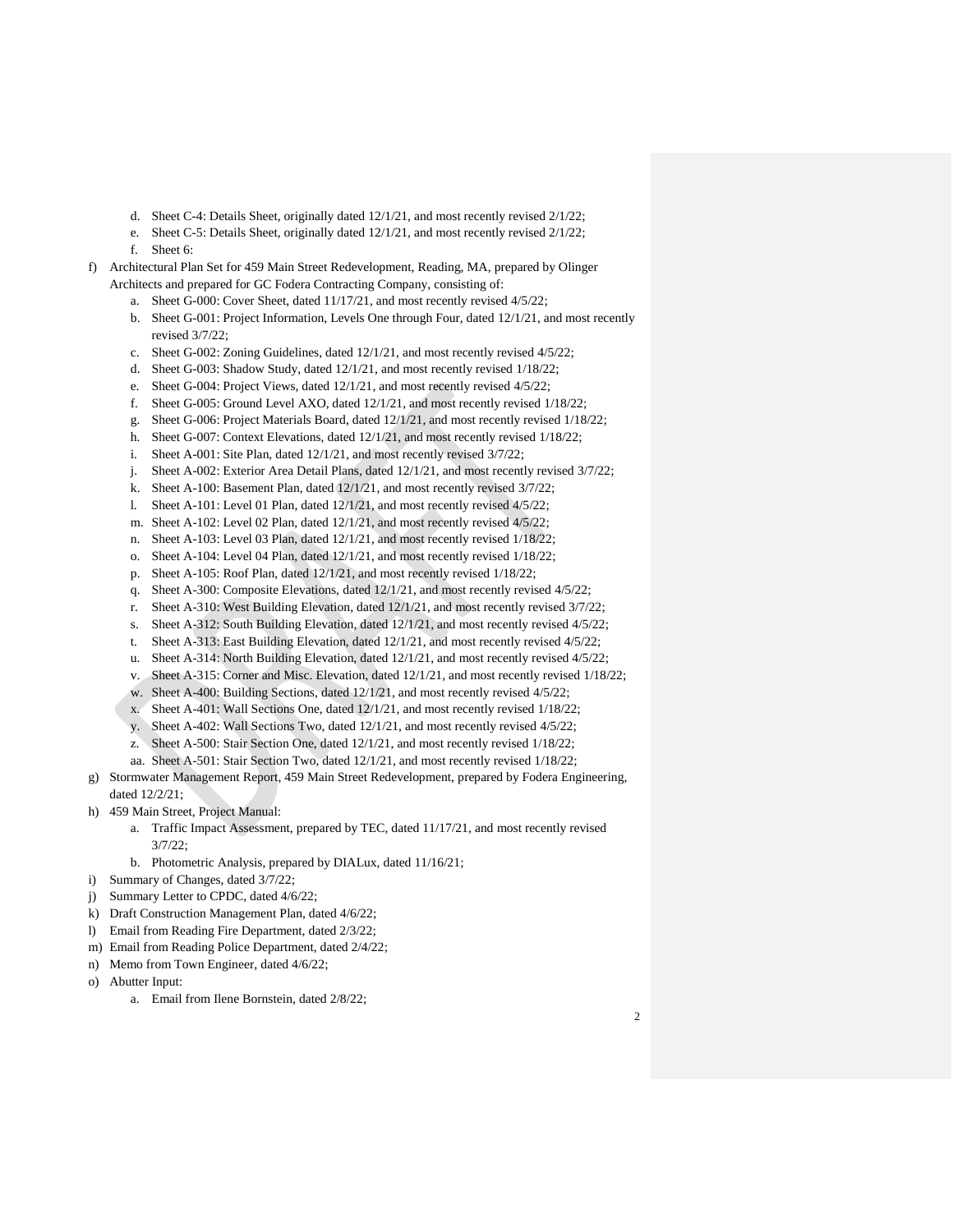- b. Email from Bob Kaminer, 37 Warren Avenue, dated 2/11/22;
- c. Letter from Johnson Family, 166-168 Washington Street, received 3/15/22;
- d. Email from Johnson Family, 166-168 Washington Street, received 5/4/22;
- p) Draft Decision, dated 5/16/22.

# **General Findings:**

1) Zoning: The site is located within the underlying Business-B Zoning District and the Downtown Smart Growth District (DSGD) / 40R Overlay District. Sites and areas located to the north, south, and west are also located in the Business-B and DSGD Zoning Districts. The lot abutting to the east is split-zoned between the Business-B/DSGD Zoning District and the S-15 Residential Zoning District.

The site is considered a Transitional Area (directly abutting a lot containing two-family dwelling).

#### →**Therefore, Section 10 of the Design Guidelines applies to this redevelopment.**

2) Overview: The land totals  $10,256$  square feet in area and maintains a combined  $\sim$ 192.57 linear feet of frontage along Main Street to the west and Washington Street to the south. The site is abutted by: an existing 40R Mix-Use Development to the north; a two-family dwelling to the east; Washington Street to the south, and; Main Street to the west.

The existing site maintains an  $\sim$ 1,800 square-foot, single-story commercial structure that operates as an automotive repair facility. It also maintains three curb cuts (one along Main Street and two along Washington Street) and an associated at-grade parking area.

The Applicant proposes to redevelop the site into a Mixed-Use 40R Development including twelve (12) residential dwelling units. It will also include a total of 1,455 square-feet of interior commercial space on the first-floor, and nineteen (19) associated parking spaces located within a garage built at-grade. The garage would be accessed by a 24-foot wide driveentry along Main Street and exit through another 22-foot wide driveway along Washington Street. The garage total 6,418 gross square-feet of area, which totals 71.4% of the at-grade area.

The Applicant is seeking Development Plan approval from the CPDC under Section 10.5 of the Reading Zoning Bylaw and the Downtown Smart Growth District Design Standards & Guidelines, pursuant to M.G.L. Chapter 40R.

3) Setbacks and Dimensional Requirements: A series of residential balconies and windows are located on the abutting buildings south façade/adjacent from the proposed buildings north façade. A one-story roofed structure is maintained for a 0' setback from the northern lot line; where a series of parking stalls shall be located; however, the second- through fourth-stories of the enclosed building will be stepped-back 3'6" from the northern lot line.

The building also maintains a 1.6'-2' setback from the western lot line to allow for wider 6.5'- 7' sidewalk area along Main Street. A 0.8' setback is provided from the southern lot line for 7' concrete sidewalks along Washington Street. Additional setback areas of 6' are located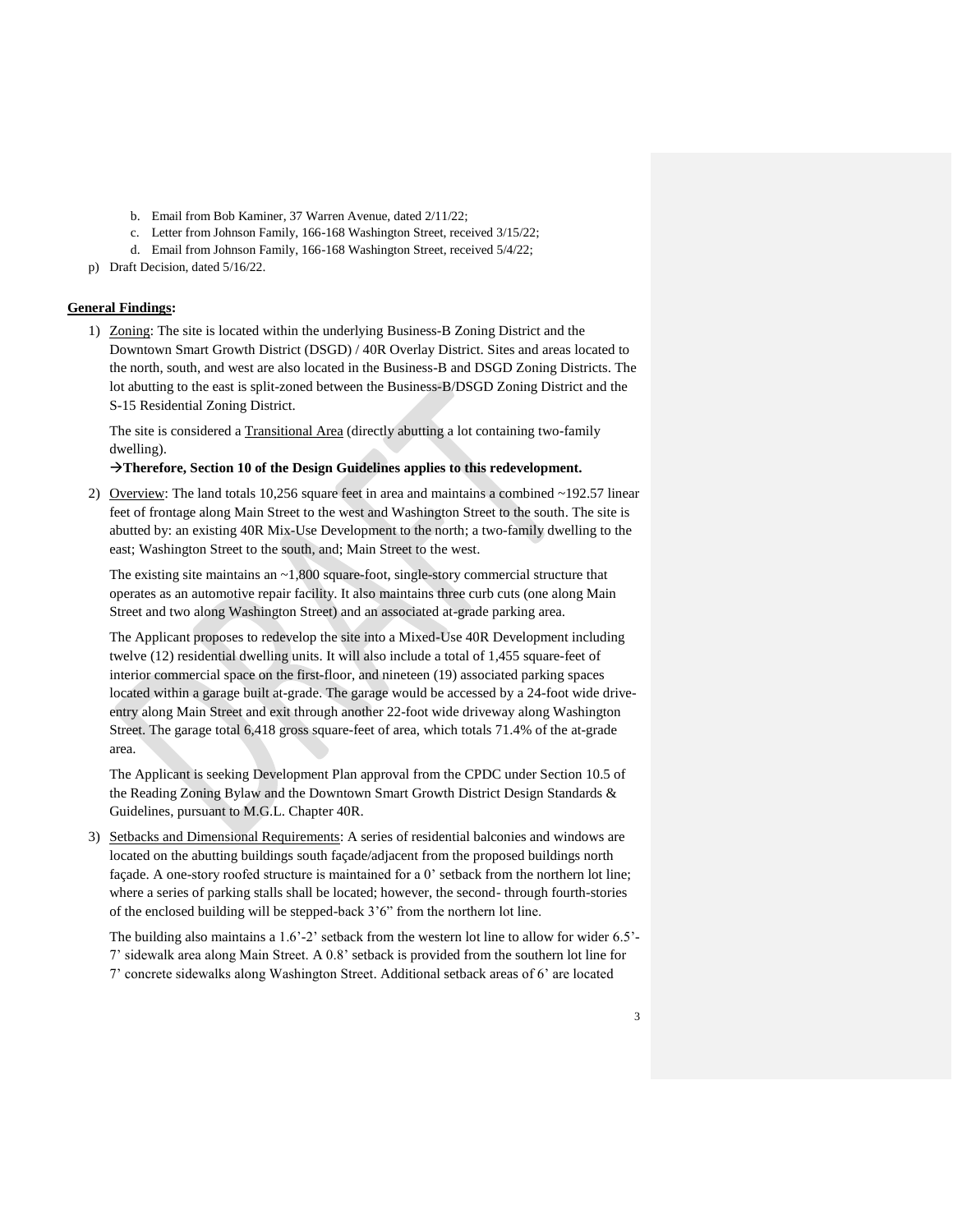along the retail portions of Main Street and Washington Street to allow for sidewalk area up to  $\pm 12$ ' wide for additional programming and/or landscaping opportunities.

The building structure maintains a 0' setback from the eastern lot line where the project abuts an existing two-family structure. A 9.0'-9.5' wall shall be located along the eastern property line with a roof that slopes upwards to the west, to the second-floor of the proposed development building at 13.5'. Within this roofed area will be residential parking for building tenants. The second- through third-stories of the building structure will be stepped-back 17' from the eastern lot line. Further, the fourth-floor of the building is stepped-back an additional 4'2" from the below levels to further mitigate the massing of the structure for a total of 21'2" from the eastern lot line to the fourth-floor level.

There is also a 9' X 15' setback area at the southeastern corner of the development. This corner shall be treated with landscaping that does not infringe on sight lines of the abutting property owners when exiting their driveway.

Building Height: For structures with flat roofs, 'height' is defined in Section 2.0 of the Reading Zoning Bylaw as "*The vertical distance from the average grade around the perimeter of a building to the top of a flat roof, including any parapet…*" Height is not defined separately or differently for 40R projects within ZBL Section 10.5, and mixed-use 40R projects are allowed a maximum height of 45' unless a height waiver can be justified.

Design of a flat roof with a second empire/slated mansard design is utilized. The elevator shaft and mechanical utilities shall be located on the roof and be setback and/or screened from view. 2,016sf of roof area shall be designed for use of Photovoltaic Solar Panels.

Section 10.4.1 of the Design Guidelines requires the following: "*building height shall be measured from the pre-development site grade."* The maximum building height, to the parapet, based off of the pre-development site grade, is 45'. While not accounting towards maximum height requirements it should be noted that the elevator penthouse measures 7' in height and the stairwell measures 9' in height bringing maximum building height to 54'.

Building Step-backs: Projecting bays are utilized over building step-backs on the buildings south and west façades. The second- and third-floors of the building are stepped-back 15'-17' from the eastern property line where the project abuts an existing two-family dwelling. The fourth-floor is stepped-back an additional 4'2" from the eastern property line. The northern façade is flat and contains no windows for privacy to residential abutters to the north. The second- through fourth-floors of the building are stepped-back 3'6" from the northern property line.

Lot Coverage: The lot totals  $\sim$ 10,256 square-feet of area,  $9,013$  square-feet of which will be built upon with the principal structure. This calculates to a lot coverage of  $87.8\%$ .

4) Interior/Exterior Space: The proposed project will comprise +/-29,329 net enclosed square feet, as follows:  $+/-2,420$  (1<sup>st</sup> floor);  $+/-9,247$  (2<sup>nd</sup> floor);  $+/-9,121$  (3<sup>rd</sup> floor);  $+/-8,541$  (4<sup>th</sup> floor); and  $+/-0$  (roof). The first-floor/garage level includes nineteen (19) parking spaces dedicated to but unbundled from the residential use, along with a trash room, storage room, bicycle parking, an elevator system, a mail room, a utility room, two residential lobbies, and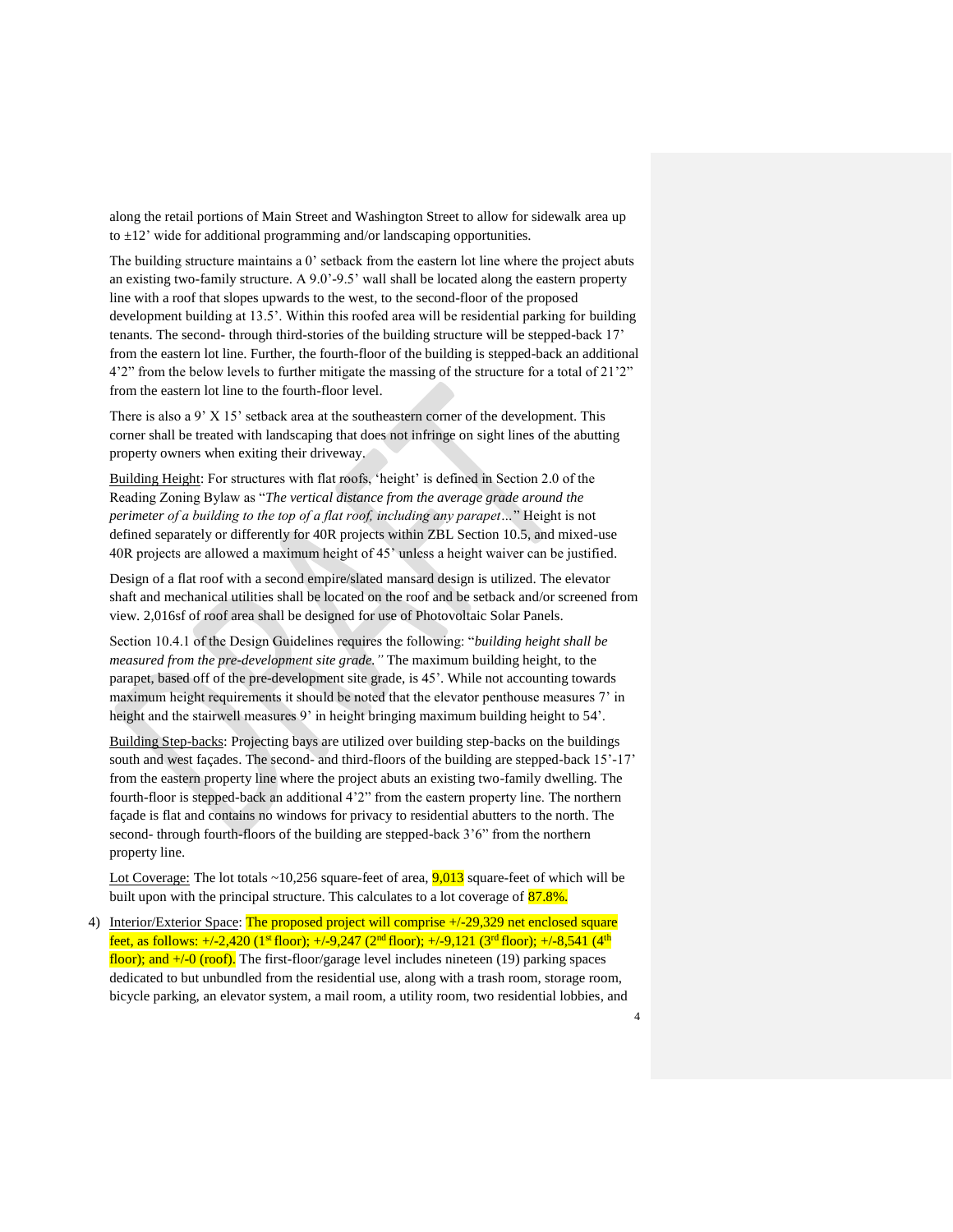the retail space. Storage space within the first-floor will also be provided for bicycle parking and battery storage for the rooftop solar. Residential entries will be provided on both Main Street and Washington Street.

The 1,455 square foot commercial space will be provided with two pedestrian entries on the corner of Main Street and Washington Street. It will provide access to and from expanded sidewalk areas located on both Main Street and Washington Street that total 13' wide. The expanded sidewalk area is expected to be used for additional programming and landscaping.

The residential units include a mix of one-, two- and three-bedroom units. Five out of six units located on the third-floor are to be bi-level units that span into the fourth-floor. A total of four (4) one-bedroom apartments will be provided, seven (7) two-bedroom units, and one (1) three-bedroom will be provided. One-bedroom units average 949 gross square feet, twobedroom units average 1,472 gross square feet and the three-bedroom unit totals 2,107 gross square-feet.

A 662 square foot terrace fronting the corner of Main Street and Washington Street, which overlooks Elm Park, shall be located at level four, and will be provided for all residents. The access to such shall be provided through the residential stairwell, which is accessible to and from all floors of the building.

All residential units shall be provided with private balconies or access to outdoor terraces. Sizes of each varies in both width and length. No balcony or terrace shall be located on the building's north façade. There are no enclosed areas on the roof and there will be no public access to such.

- 5) Roof: Mechanical units located on the roof shall be placed so that they are not viewable from the street level or abutting residential properties. The elevator shaft is approximately 7' tall and the stairwell 9' tall. Approximately 2,016 square-feet of roof area shall be dedicated to future solar arrays.
- 6) Commercial Space: The project proposes approximately 1,455 square feet of interior commercial space on the first-level as described above. The commercial space shall also be provided with sidewalk area up to  $\pm 12$ ' wide to utilize as outdoor programming. Two (2) parking spaces within the garage, one of which is to be an ADA accessible space, shall be dedicated to the commercial use. Commercial space is expected to be utilized as restaurant or retail.

**Is this commercial parking space to be signed as ADA or left as a 'flex' for multiple users? Can they dedicate an ADA space to something other than just ADA use?**

7) Parking: The project requires a minimum of fifteen (15) parking spaces for the twelve units. There are nineteen (19) parking spaces in the garage. Two (2) spaces shall be dedicated to the commercial use and the remaining seventeen (17) spaces shall be dedicated to, but unbundled from, the residential units. The garage shall be accessed through a 24' wide curb cut on Main Street. Exit from the garage shall be provided through a 22' wide curb cut on Washington Street. The Washington Street exit shall be gated.

**Commented [MJ1]:** Should we say how this splits out in terms of spaces per bedroom? Maybe it can be added below when you discuss this in more detail?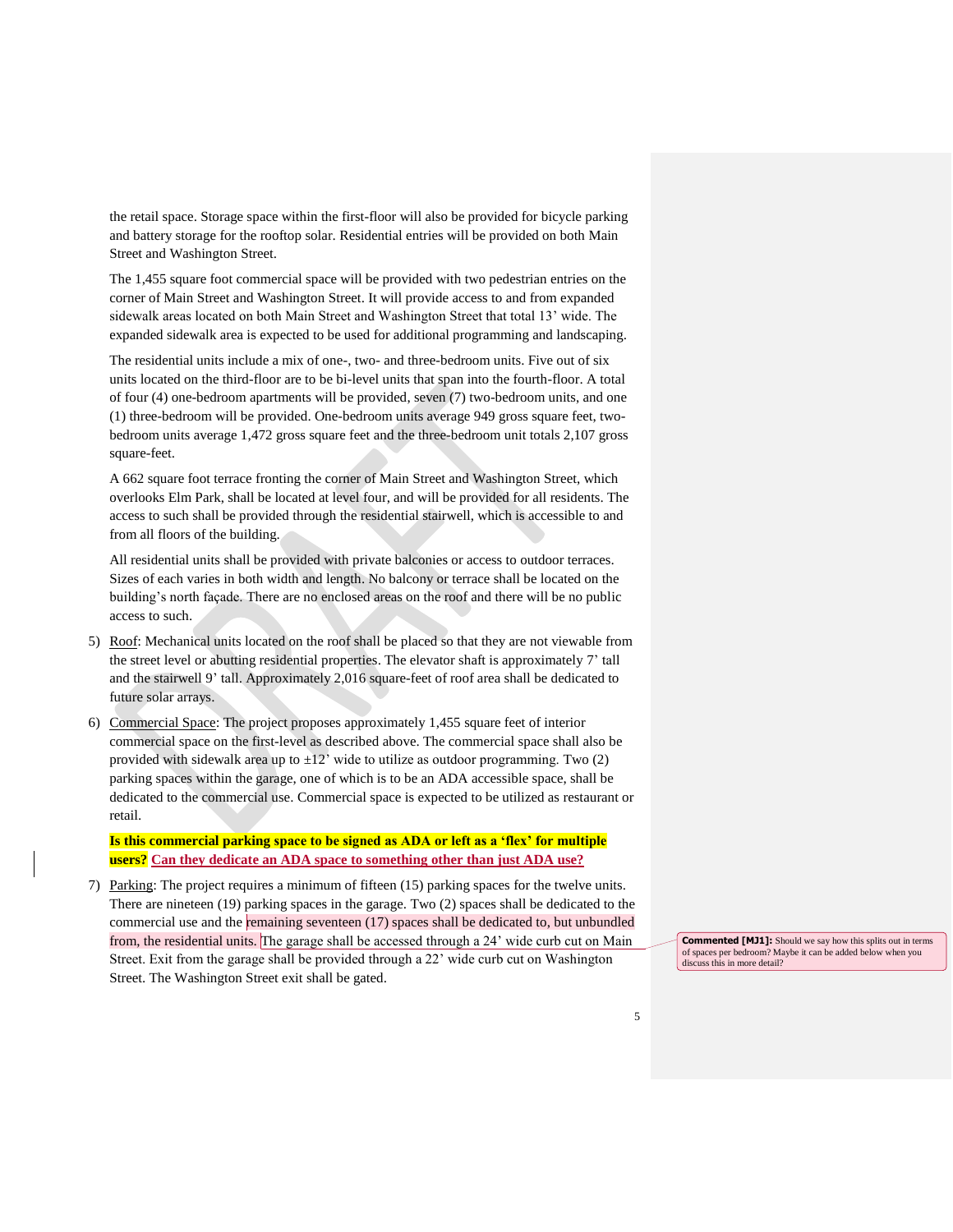The two commercial parking spaces provided shall include one ADA accessible space that measures 8'6" wide and 17' long and a second standard space that measures 8'6" long wide and 17' long. They are the two most immediate spaces located along the northern façade when entering the garage from Main Street.

# **How is the commercial parking to be managed? Is this employee only? How does the turning movement of the east most space work (wall, column, etc.)? Where are customers expected to park and walk from?**

Seventeen (17) parking spaces shall be provided for the residential units. Residential parking includes two (2) ADA spaces, one of which shall be an ADA van accessible space that measures 12' wide and 17' long and one standard ADA space that measures 8'6" wide and 17' long shall be provided. A 5'2" striped area shall be between the two ADA spaces for clearance requirements. Nine (9) standard spaces measuring 8'6" wide and 17' long shall be provided. Six (6) compact spaces measuring 7'6" wide and 17' long shall also be provided. **Will EV Charging be adaptable for tenants who desire such? Civil Sheets indicate Compact Spaces at 7.5'x16.3', please correct or clarify.** 

Commercial Parking: The site is NOT within 300' to a municipal lot and is NOT exempt from providing off-street commercial parking. However, as the proposed use is expected to be retail and/or restaurant, and is less than 2,000 square feet, zero (0) off-street parking spaces are required per Reading Zoning Bylaw Section 10.5.8:

# **10.5.8.1 Off-Street Parking Off-street parking shall be provided to meet the following minimum requirements:**

#### **Retail or Restaurant 0 spaces 0 spaces**

The Applicant is proposing to add two (2) additional off-street parking spaces that are separated within the garage for the commercial use. There is no on-street parking along the building's frontage.

If an Office/Institutional use is proposed within the site two (2) parking spaces are required for every 1,000 square feet. With the commercial space total of 1,455 square feet, **three (3) off-street commercial parking spaces would be required.** With 19 total parking spaces the project is providing an excess of 4 parking spaces more than required.

Loading / Deliveries: **Front door and on-street deliveries are not allowed to occur on Main Street or Washington Street.** Loading is proposed to occur within the garage and includes access to the retail space. Commercial loading and deliveries will occur during offpeak traffic hours and the size and nature of the commercial space is expected to be served by box trucks and vans, and not trailer trucks. Commercial deliveries shall be provided access to the commercial area from within the garage. The same is expected for both residential moveins/outs, which shall be managed and scheduled by the property management company.

With the commercial space total of 1,455 square feet, no formal dedicated off-street loading zone is required.

**Commented [MJ2]:** How will this work?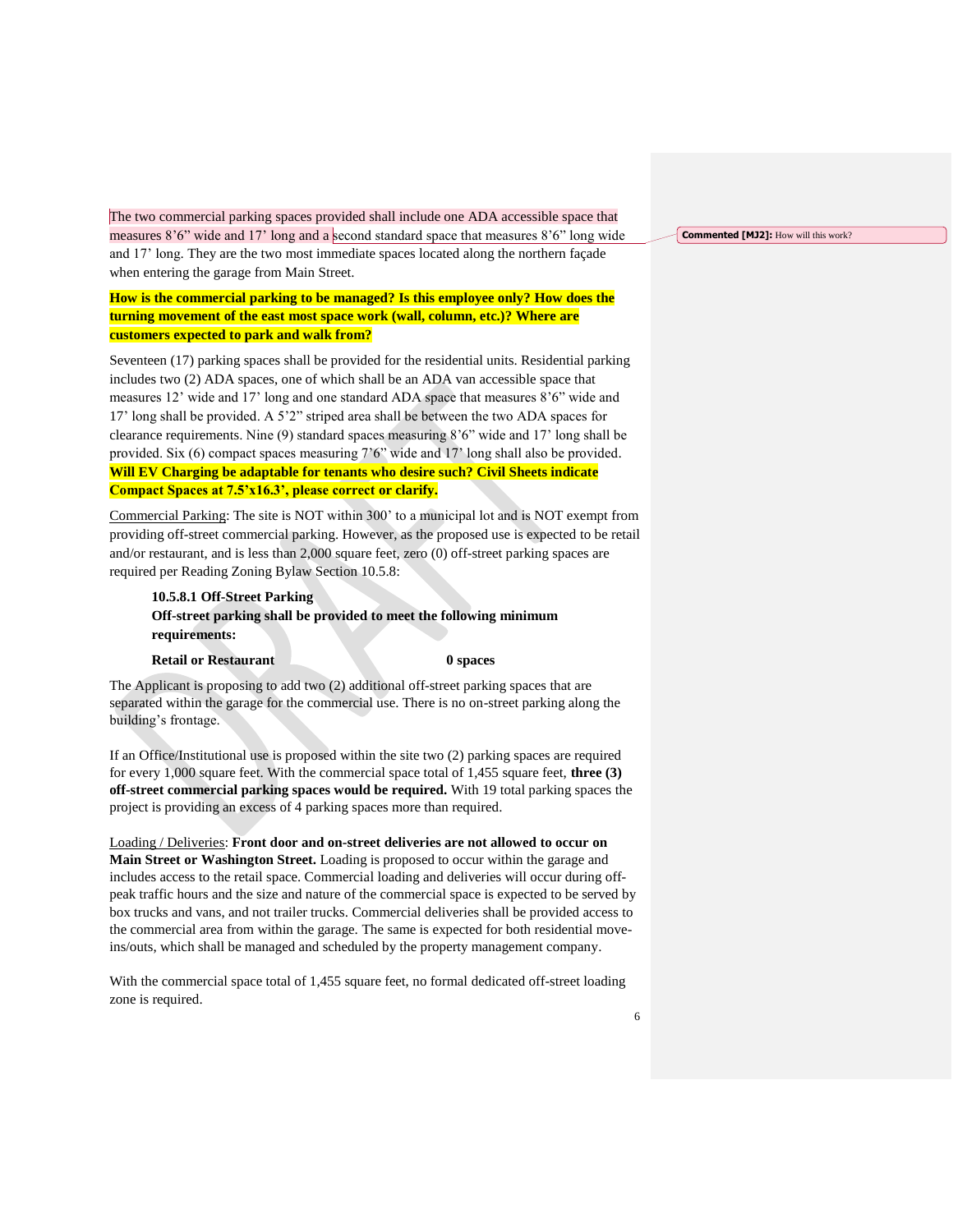# **10.5.8.2 Off-Street Loading & Delivery Off-street loading spaces shall be provided to meet or exceed the following minimum requirements:**

| 1 space per $2,000$ sf<br><b>Restaurant leasable space in excess of 2,000sf</b> |  |
|---------------------------------------------------------------------------------|--|
|---------------------------------------------------------------------------------|--|

### **Other allowed Secondary Use leasable space 1 spacer per 5,000sf in excess of 2,000sf**

Bicycle Parking: A series of bike racks shall be installed within the garage.

- 8) Sidewalk Improvements: The existing sidewalk shall be replaced with new concrete sidewalk around the entirety of the site, and shall include 6" vertical granite curbing that lines the street. The concrete sidewalk shall vary from 6.5-7' around the site and a 2'-3' brick paver band shall line the exterior of such. An additional 6' of sidewalk depth shall be provided along portions of the retail space to allow for public programming and additional landscaping opportunities. Curb cuts are to be consolidated from three to two.
- 9) Traffic Flow and Volume: A Traffic Impact and Access (TIA) study was completed for the project by The Engineering Corp (TEC).

The TIA concludes with the following information/recommendations:

- The proposed development is anticipated to generate approximately 138 new vehicle trips during the average weekday. 7 new vehicle trips are anticipated during weekday morning peak hour and 10 new vehicle trips are anticipated during the weekday evening peak hour.
- Overall, the project is anticipated to result in an increase of traffic on the roadway network by approximately 1 vehicle every 6 minutes; the report indicates this is a negligible impact.
- The 2028 Building Condition yielded similar delays and same Level of Service (LOS) results as the No Build Condition, indicating the proposed project will not significantly impact peak hour traffic operations. The delay is expected to slightly increase in several movements but the report indicates the overall impact of the increase in delays per vehicle will be negligible.
- The Applicant shall work with the Town of Reading to monitor and optimize traffic signal timings post-occupancy, if necessary, through joint field observations.
- The level of impact from the project does not warrant any additional project-specific mitigation beyond the signal timing optimization identified above.

#### **Does the CPDC feel peer review is warranted on such?**

10) Drainage and Grading: The site is relatively flat in grade and is currently 100% impervious area due to the existing building and its associated parking. Redevelopment will incorporate Best Management Practices (BMP's) and Low Impact Design (LID) strategies. LID measures include an infiltration system that improves natural runoff rate from the existing conditions.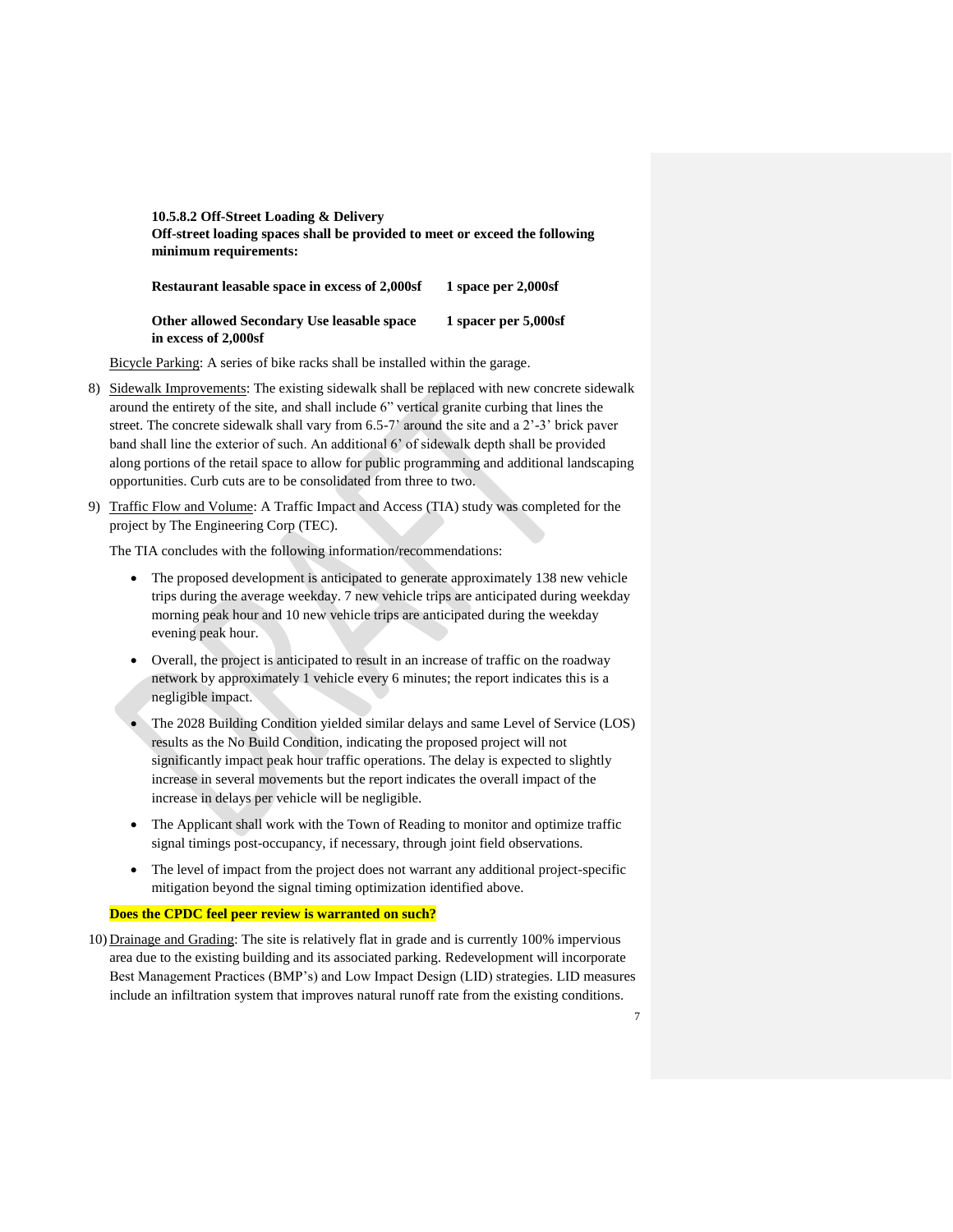Roof runoff will be captured and directed to the on-site infiltration gallery. Portions of the roof runoff not captured will flow onto the new sidewalk and towards existing conveyance systems on both Main Street and Washington Street. Treatment prior to infiltration will be completed through a man hole with deep sump prior to discharging into the recharge system. The deep sump will separate Total Suspended Solids (TSS) for advanced pollutant removal. The system will be designed to capture to 100-year storm events. An overflow outlet pipe will be included in the system in case of an extreme event. Overflow will be directed toward Washington Street.

The site will be graded in a manner to avoid puddling on the premises and to promote positive sheet flow away from the building.

Once the final stormwater system design is complete a long-term Operations and Maintenance Plan will be prepared. The Plan shall detail measures to be taken by the property owner to ensure long-term sustainability of the system. The Plan shall include, but not limited to, schedules for inspections and maintenance, estimated costs of maintenance, safety measures, and responsible entity. A separate construction phase BMP plan shall be drafted and followed.

11) Utilities: All utilities are to removed and reconnected from Washington Street. The existing sanitary sewer will be cut and capped at the 20" main within the right-of-way and replaced with a new PVC pipe. An oil-water separator is to be installed within the garage and will connect to the sanitary sewer line. Domestic water and a new fire service will be tapped from the 6" water main in Washington Street. Electric, telephone and communication will also be extended from Washington Street. Natural gas connections will be extended from Washington Street and shall be coordinated with respective utility companies. All proposed utilities will be underground.

Use of Photovoltaic Solar Panels is proposed on the fourth-floor of the building. A total of 2,016sf of roof area is dedicated to such. An estimated maximum of 69 PV panels are anticipated and a bank of PV batteries will be installed within the buildings garage that will modulate the buildings energy demand with the grid.

- 12) Lighting: Lighting shall be incorporated at the first level façade in order to distinguish commercial entries from residential entries, as well as to provide a measure of public safety. Upper floor exterior lighting shall be design to be Dark Sky compliant and mitigate impact to abutting residential properties.
- 13) Property Management: The property is proposed to be managed by a property management company.
- 14) Transformer: An electric utility plan shall be submitted and approved by RMLD. The transformer shall be located along Washington Street and be screened from the street.
- 15) Wetlands / Floodplain: There are no wetland resource areas or buffers on or near the site, and the site is not within a 100-year floodplain.
- 16) Landscaping: A mulch bed with shrubs is proposed at the retail entrance. The existing street tree on Main Street is proposed to remain.

**Commented [MA3]:** No longer needed correct?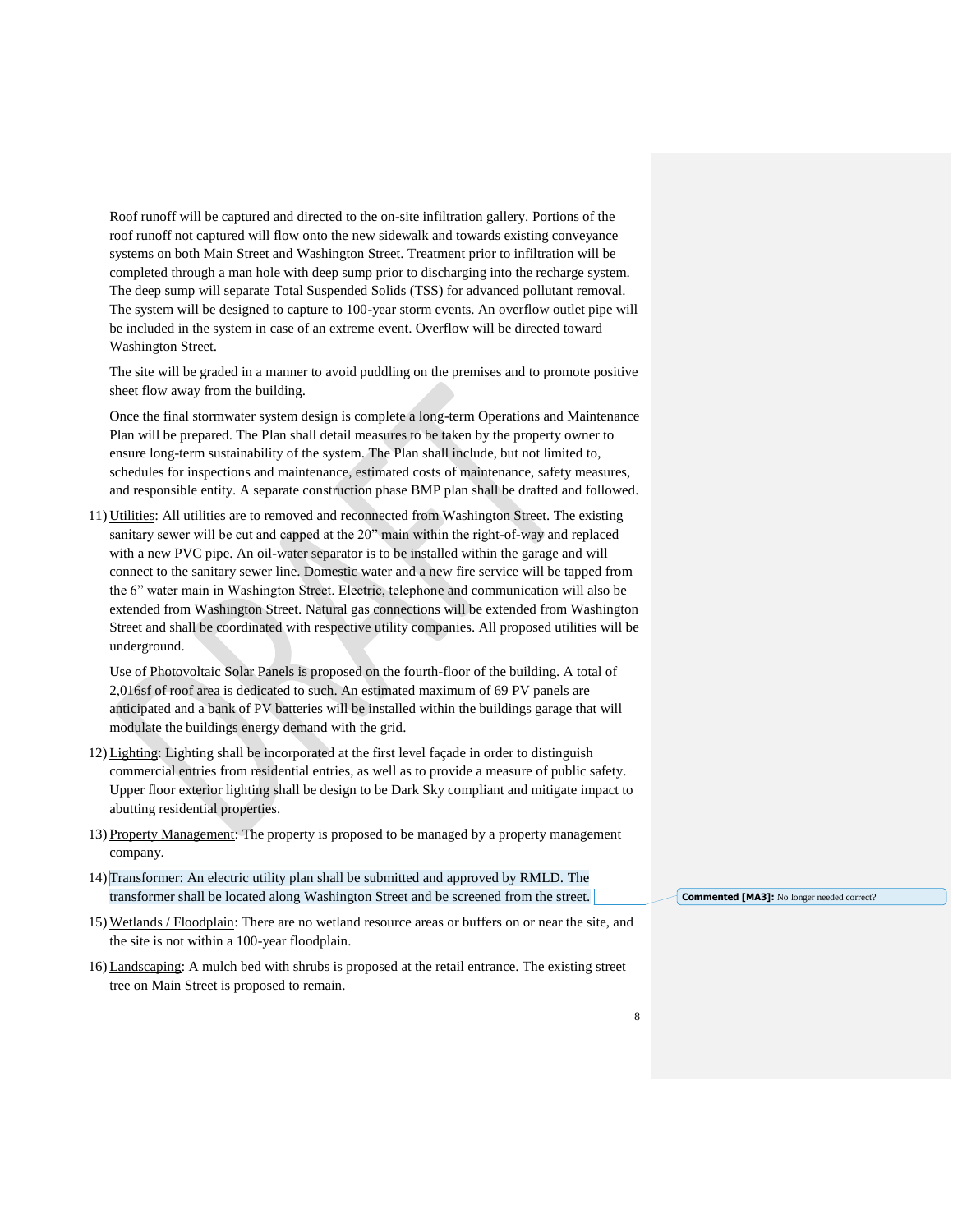- 17) Trash Management: Trash and recycle bins shall be located within the garage and near the Main Street entry. Trash is to be managed by private entity. Language detailing how trash and recycling will be managed on-site, including but not limited to schedule of pick-up days and times, and logistics for trash truck access to the site shall be described within the property management documents. Trash management for both the residential and retail uses shall be managed separately, as is practicable.
- 18) Signage: No building signage is approved herein. Any future signage shall require the submittal of a Sign Permit Application and shall comply with Section 8.0 of the Zoning Bylaw and Section 9.0 of the Downtown Smart Growth District Design Guidelines.

#### **Findings pursuant to DSGD Design Standards & Guidelines:**

# **7. Building Design Standards**

#### **7.1 Massing**

**7.1.1 Front Façade Setback –** Over 60% of the Main Street façade is at the minimum setback of 0'. Over 60% of the Washington Street façade is also at the minimum setback of 0'. Recessed retail areas of 6' will be provided on both the Main Street and Washington Street and shall be designed specifically for pedestrian uses.

**7.1.2 Building Step-Back Requirements** – The second- and third-floors of the building are stepped back 15'-17' from the eastern property line where the project abuts an existing two-family dwelling. The fourth-floor is stepped back an additional 4'2" from the eastern property line. Projecting bays are utilized on the southern and western façades. The second- through fourth-floors of the buildings north façade are stepped-back 3.5'.

**7.1.3 Mixed-Use Building Proportions** – The building's commercial space and main entry space is provided horizontal brick work and large glass paned windows. Residential floors above are provided projecting bays, vertical windows and blue shipyard siding to differentiate from the retail uses below.

**7.1.4 Special Function Space Differentiation** – Not applicable to the current proposal; however, the Applicant is encouraged to think about community placemaking events when approaching commercial tenants, especially for the second-floor retail space.

# **7.2 Appearance**

**7.2.1 Defined Proportions –** The project uses projecting bays, projected balconies, and second empire/mansard rooftop design to define different levels of the façade. **7.2.2 Horizontal and Vertical Elements** – Horizontal elements such as brick masonry, retail awnings, and large framed windows are combined with vertical projecting bays, cornice roof designs at different levels, and mansard roofing on the fourth-floor. Materials shall be submitted to CPDC for review.

**7.2.3 Continuous Façade Elements** – Façade elements and materials are used continuously around the façade.

in the DSGD – the Applicant shall be aware of this when recruiting tenants.

**7.2.4 Rooftop Mechanical Setbacks** – Mechanical units on the rooftop level are setback and screened so as to not be visible from the pedestrian level. **7.2.5 Incorporation of Existing Significant Building Facades** – The building form adapts in scale and texture to create continuity with abutting properties. **7.2.6 Franchise Architecture** – Distinctive building design that is trademarked or identified with a particular chain or corporation and is generic in nature, is not allowed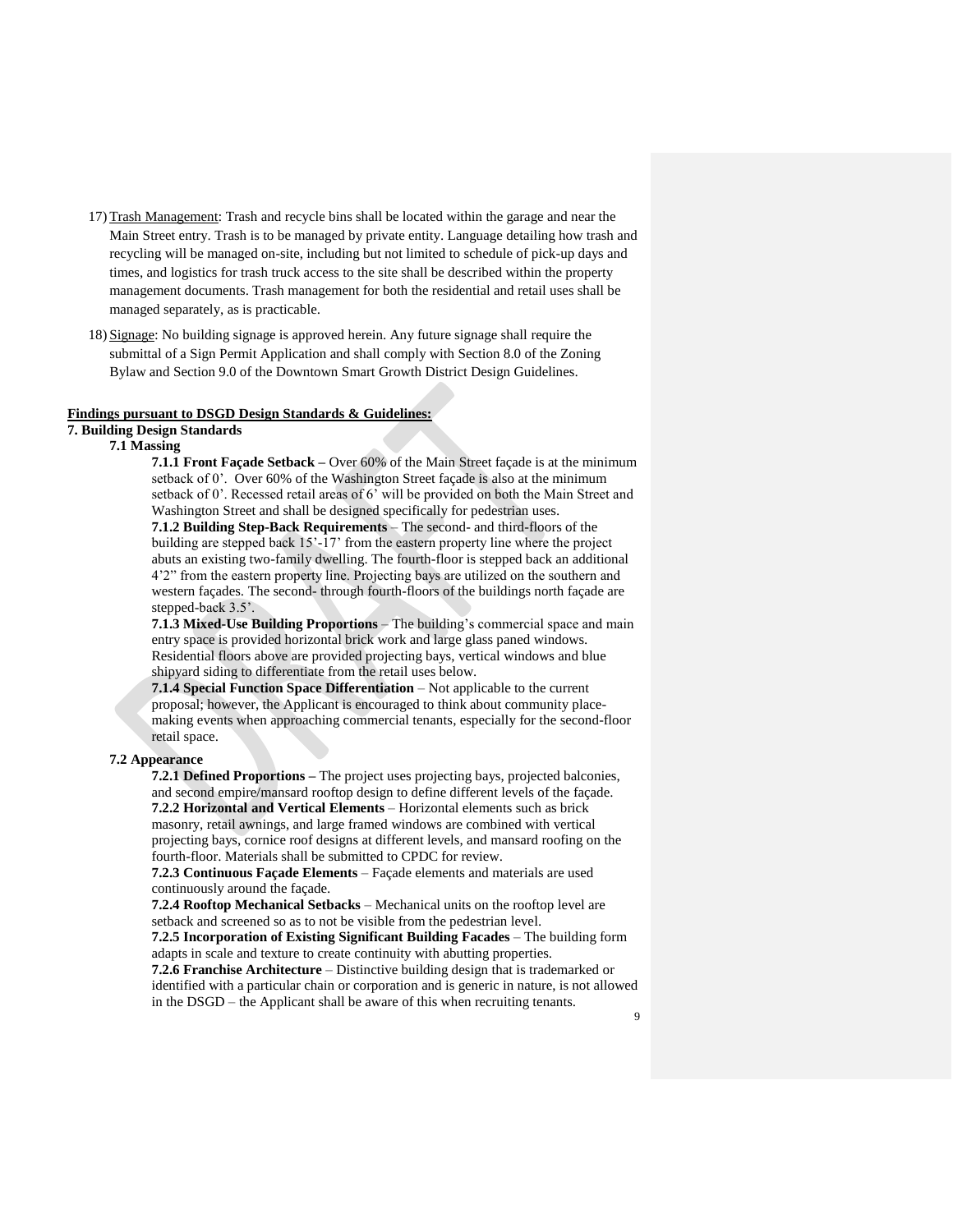#### **7.3 Entries**

**7.3.1 Articulation –** Commercial entries are provided at the corner of Main and Washington Street and shall be articulated through design and signage. Residential entries shall be recessed and will be provided on both Main Street and Washington Street.

**7.3.2 Retail and Commercial Entry Transparency –** Commercial space is designed to activate Main Street and a portion of Washington Street. Commercial areas shall be visible from Elm Park across Main Street. Commercial spaces are provided large glass window panels for visibility.

**7.3.3 Integrated Lighting & Signage –** Sidewalk lighting has been designed around the entire perimeter of the building.

**7.3.4 Upper Floor Entries –** The entry to upper floor residential areas shall be made distinct upon entering through the either the Main Street or Washington Street façades by signage and design.

# **7.4 Fenestration**

**7.4.1 Commercial Horizontality & Residential Verticality –** Commercial spaces are designed with over 60% of their façade length being glass window panels. Residential portions of the building are designed with vertical windowing.

**7.4.2 Glazing –** Commercial spaces are designed with over 60% of their façade length being glass window panels. Retail or restaurant uses were stated as intended tenants to provide activation of the areas and limit tint of the windows.

**7.4.3 Overhanging Awnings or Canopies –** Awnings to distinguish the commercial spaces shall be utilized.

#### **7.5 Materials**

**7.5.1 Exterior Finishes –** A combination of light-colored masonry, blue ship-lap siding, patina finishing, bronze finishing and green slated shingles will be used for the building façades.

# **7.5.2 Prohibited Materials –** Not Applicable.

**7.5.3 Changes in Materials** – The first-floor will consist of a light-colored masonry base to transition from the sidewalk to the building structure. Commercial spaces will utilize large windows inserted into the masonry storefronts. Residential spaces and entries above will differentiate themselves by utilizing a navy ship-lap siding, bronze and patina finishing, and a green slated shingled roof. Materials shall be submitted to CPDC for review.

**7.5.4 Continuity of Materials** – Façade elements and materials are used continuously around the façade.

**7.5.5 Blank Facades Not Permitted** – The second- and third-floors of the north façade utilize the navy ship-lap siding and the fourth-floor utilizes the green slated roof.

#### **8. Site Design Standards**

#### **8.1 Sidewalks**

**8.1.1 Sidewalk Continuity –** The existing curb cuts on Washington Street will be consolidated from two to one. Widened sidewalks will be provided for pedestrian use.

**8.1.2 Pedestrian Amenities** – The project will provide  $\sim$ Xsf of at-grade open space accessible from the sidewalk.

**Commented [MA4]:** Is this enough to meet this requirement?

**Commented [MA5]:** Main Street sidewalk interrupted by 24' garage entry, any concerns/ways to improve?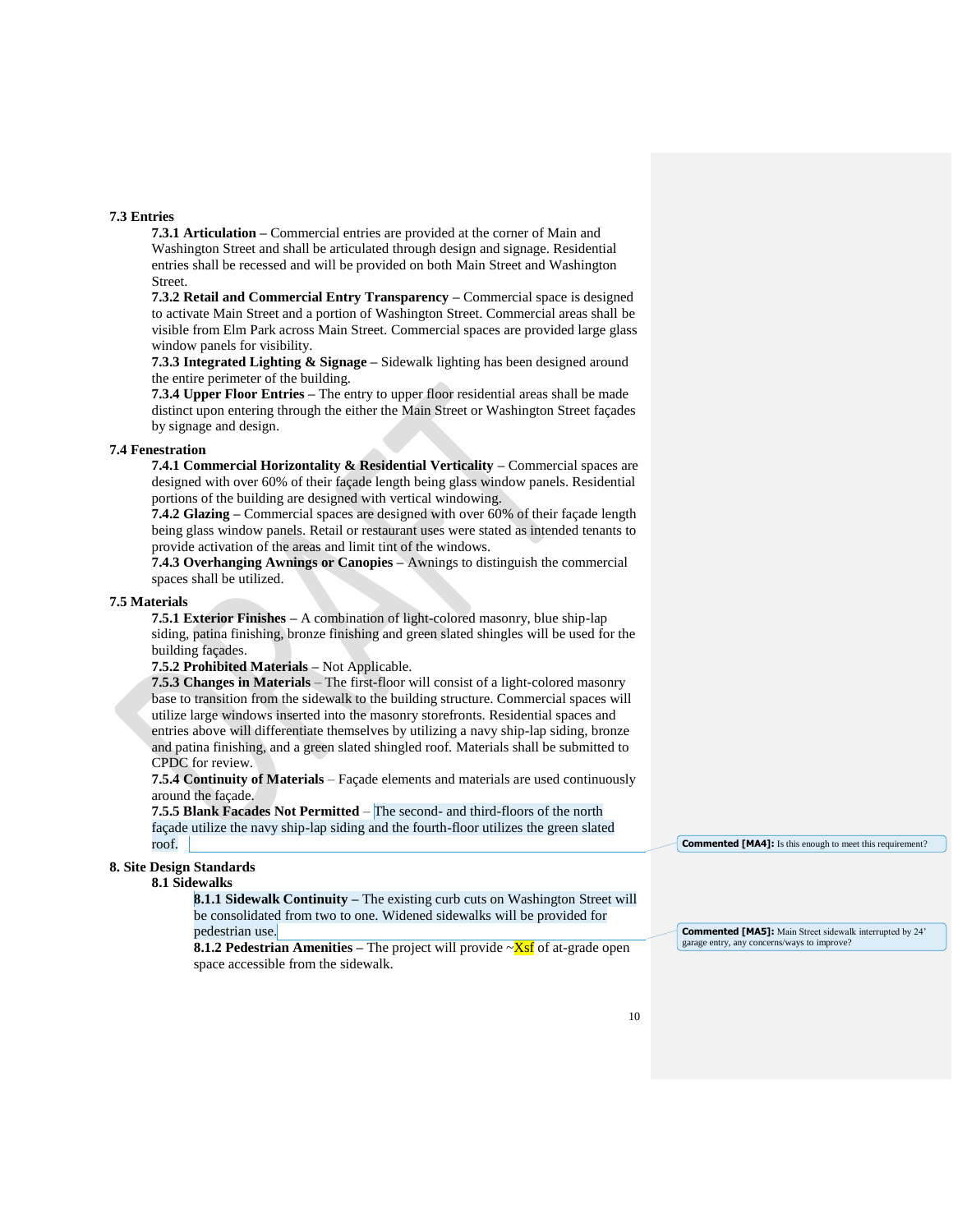**8.1.3 Usable Open Spaces –** The open space will be programmed dependent on commercial uses, but will most likely be used for pedestrian-centric activities such as dining and seating.

**8.1.4 Pedestrian Improvements –** Improvements to adjacent crosswalks, curbing and sidewalks may be requested by the Town Engineer.

#### **8.2 Driveways and Parking**

**8.2.1 Sidewalk Continuity –** The existing sidewalk will be removed and replaced. Curb cuts on Washington Street will be consolidated from two to one.

**8.2.2 Parking Lots –** A majority of the parking garage shall be contained within the building structure and concealed from public view. The access will be provided off of Main Street and exit will be provided along Washington Street. A portion of the parking area to the east shall be screened by a 13'6" wall along the eastern lot line and shall be covered by a one-story sloped roof. **8.2.3 Parking Lots Behind Buildings –** The ground level parking shall be screened and roofed.

**8.2.4 Below-grade Parking –** Not Applicable to application.

**8.2.5 Parking Lot Screening –** The portion of the parking area abutting the existing two-family dwelling will be screened by a 9.0-9.5' wall. The wall shall screen the residential parking area and shall be covered by a sloping roof constructed of slate material to soften and provide screening for the residential abutter.

**8.2.6 Shared Parking –** Shared use of parking between residential and commercial tenants will be encouraged. If the parking garage is not fully utilized by residents the Applicant shall look to allow commercial employees garage parking access. Ride sharing services will be encouraged. **8.2.7 Pedestrian & Vehicular Safety –** Recommendations of the Traffic Impact Assessment shall be considered and discussed with the Town's Parking Traffic and Transportation Task Force (PTTTF).

# **8.3 Landscaping**

**8.3.1 Street Trees –** The existing street tree on Main Street is to remain. **8.3.2 Retail Frontages –** The final location of street trees shall be determined by the Tree Warden and shall not impede visibility of commercial areas or signage.

**8.3.3 Parking Areas –** The eastern parking area will be roofed with a 'Green Wall' to help soften the transition from the commercial district to the abutting residential structure.

**8.3.4 Public Open Spaces –** The project will provide ~Xsf of publicly accessible open space accessible from the sidewalk. An additional 662sf of private amenity space for residents is provided at the 4<sup>th</sup> floor level. **8.3.5 Native Species –** Final determination of street tree species shall be determined by the Tree Warden.

**8.3.6 Preservation of Healthy 6" Caliper Trees –** Not Applicable to application.

#### **8.4 Lighting**

**8.4.1 Articulation of Building Uses & Entries –** The project will incorporate lighting along the street level façade that will identify major commercial and

**Commented [MA6]:** Garage entry will be visible from Main Street and not screened or gated.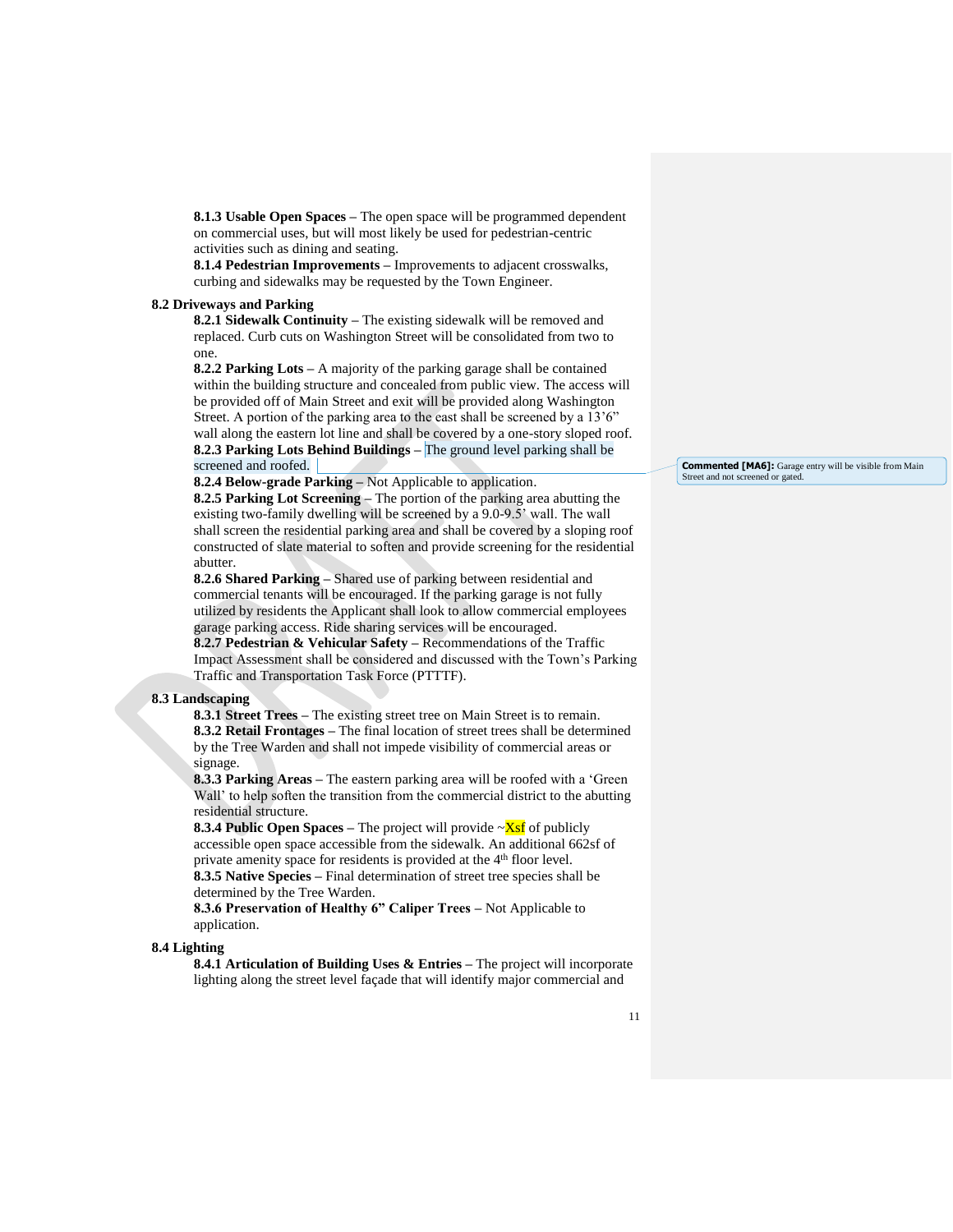residential entry ways. Any upper level lighting shall be Dark Sky compliant and designed to mitigate impact to residential abutters.

**8.4.2 Coordination w/Town's Street Lighting & Trees –** All proposed lighting will be coordinated with the Town's street lighting and street trees. **8.4.3 Light Spillover –** Lighting at upper-level terraced areas shall be designed to minimize impact to abutting properties.

**8.4.4 Public Safety –** All lighting for public safety shall be added to the plans. **8.4.5 Sign Lighting –** No signage proposed or approved herein.

**8.4.6 Dark Sky Standards –** All upper floor lighting shall comply with dark sky standards.

# **8.5 Utility Areas and Utilities**

**8.5.1 Location –** The trash area and utility rooms will be located within the parking garage. The trash area will be situated along the northern façade. Mechanical units will be located on the roof, and will not be visible from the street.

**8.5.2 Screening –** All rooftop mechanicals will be setback so they are not viewable from street level.

**8.5.3 Shared Utility Areas –** Not Applicable.

**8.5.4 Aboveground Utilities Not Permitted –** All utilities will be underground.

**8.5.5 Underground Utilities Required –** All utilities will be underground.

#### **8.6 Drainage and Storm Water Management**

**8.6.1 BMP/LID Strategies –** Roof runoff will be captured and directed to the on-site infiltration gallery. Portions of the roof runoff not captured will flow onto the new sidewalk and towards existing conveyance systems on both Main Street and Washington Street. Treatment prior to infiltration will be completed through a man hole with deep sump prior to discharging into the recharge system.

**8.6.2 System Elements –** A series of underground infiltration systems are proposed beneath the garage floor; the system is designed to capture roof runoff and reduce flow into the Town's system.

**8.6.3 Operations & Maintenance Plan –** An O&M Plan shall be provided. **8.6.4 On-site Recharge –** On-site recharge has been provided.

**8.6.5 Pervious Paving –** Not Applicable to application.

**8.6.6 Site Grading –** As existing, the site is proposed to remain relatively flat.

**9. Signage Design Standards –** No building signage has been proposed or approved herein.

# **10. Additional Considerations for District Edges & Transitional Areas**

**10.3 Applicability** – The site is designated as a Transitional Area as it abuts an existing two-family structure.

# **10.5 Design Considerations for Transitional Areas**

**10.5.1 Abutting Historic Structures –** Not Applicable to application. **10.5.2 Density of Project away from Residential Use –** The second- and third-floors of the building will be setback 15'17' from the eastern property line. The fourth-floor is stepped back an additional 4'2" from the eastern property line. Primary retail spaces are located at the western and southwestern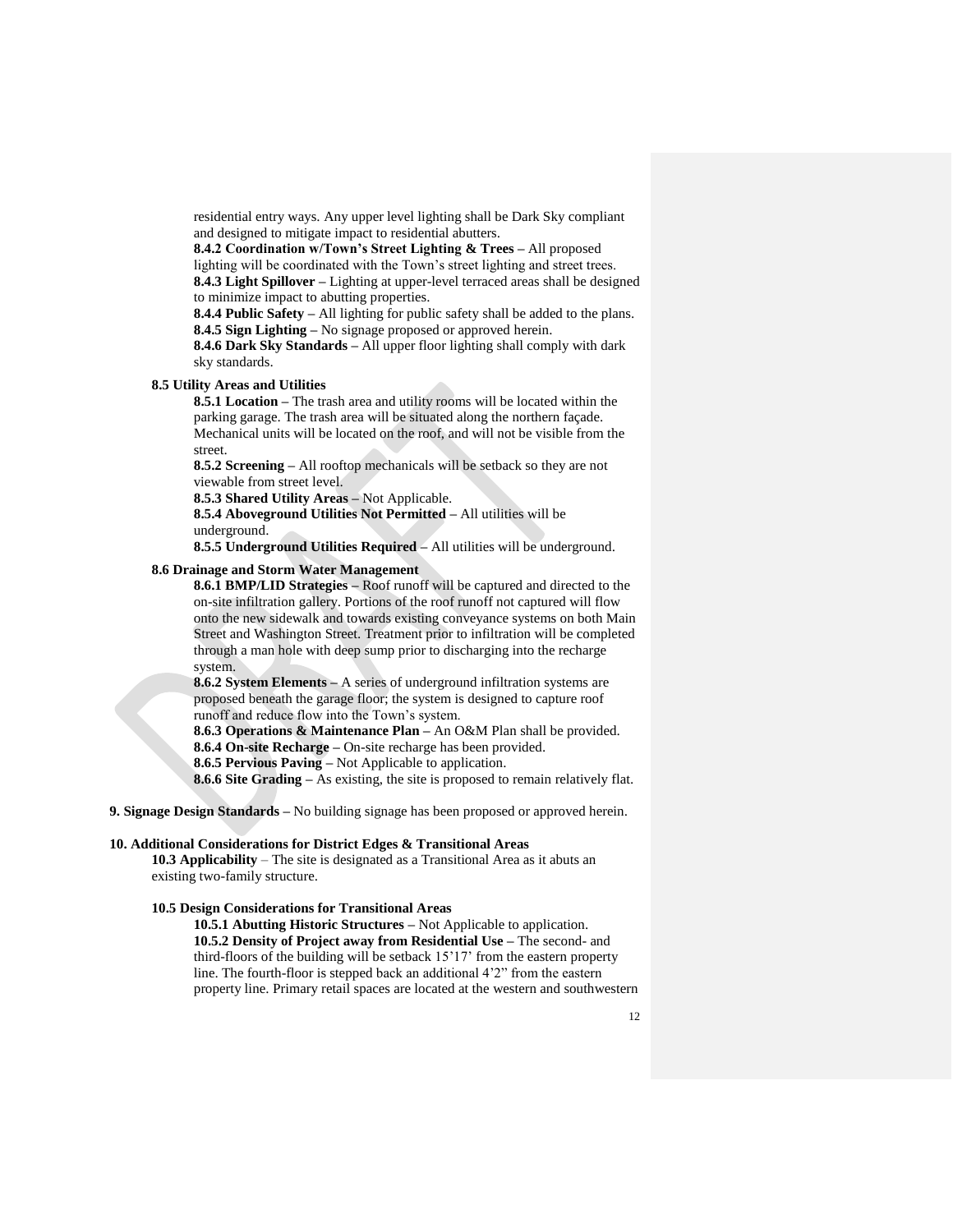facades of the building in order to add to the primary commercial street of Main Street.

**10.5.3 Engage Existing Residential Fabric –** The project utilizes a 'second empire' mansard roof design to engage existing residential fabric.

**10.5.4 Screen for Residential Privacy –** The portion of the parking area abutting the existing two-family dwelling will be screened by a 9.5' wall. The wall shall screen the residential parking area and shall be constructed with a green slate material to soften and provide screening for the residential abutter. **10.5.5 Shadow Study –** A shadow study has been provided. **Further shadow studies and animations have been requested.**

**10.5.6 Noise Mitigation –** Mechanical units located on the roof shall be placed and screened so that they are not heard from the street level or abutting residential properties.

#### **Waivers pursuant to Section 10.5.12 and DSGD Design Standards & Guidelines:**

Upon request of the Applicant, the Commission, in the interests of design flexibility and overall project quality, and upon a finding of consistency of such variation with the overall purpose and objectives of the DSGD and the Reading Master Plan, or if it finds that such waiver will allow the project to achieve the density, affordability, mix of uses and/or physical character allowed. The Commission shall take into consideration the following items when considering a waiver:

- 1. High performance energy efficient buildings and construction methods.
- 2. Projects with publicly accessible open space.
- 3. Projects that include retail and restaurants located on street level.
- 4. A demonstrated shared parking initiative that makes efficient use of land and existing parking supply.
- 5. The preservation or rehabilitation of historic properties or other buildings considered significant to the Town.

The Applicant has requested the following waivers from ZBL Section 10.5:

- **1. Density:** *to allow a density of 52 units/acre where 20 units/acre is the maximum permitted.* The Applicant stated this will allow the development to be economically viable and notes that the Floor Area Ratio (FAR) of  $2.72$  is below the maximum of 2.80 allowed.
- **2. Parking Dimensions:** *to allow 6 parking spaces to be striped, sized and signed as compact spaces that measure 7.5' wide and 17' long where 8.5' x 17' is permitted.* This totals 31.6% of the garage parking spaces.
- **3. Garage Drive Aisle Width:** *to allow 24' drive aisle widths within the parking garage where 26' is required.*
- **4. Landscaping:** *to waive the requirement of submitting a full landscaping plan and provide landscaping where appropriate.*

*The CPDC voted XXX to the requested waivers.* 

#### **Conditions:**

# **General:**

1) **Public Health, Safety and Welfare:** If, at any time, the site becomes a nuisance to public health, safety or welfare (i.e., traffic spillover, excessive noise, unreasonable site illumination beyond the hours of operation, etc.) – as shall be evidenced by substantiated complaints to the

**Commented [MA7]:** It seems to show some impact to the Rise475 balconies, how can this be addressed? With Rise475 there is impact to residential abutter to east during September months.

**Commented [MA8]:** I feel this waiver should be sought given the minimum new landscaping provided. Chronicle development sought this waiver (and have since redesigned to add more).

**Commented [MA9]:** It was questioned if a condition is needed if tanks are found underground, I don't believe so as DEP will require proper removal and cleaning regardless?

Any need on acoustic analysis similar to what was conditioned on Chute Street?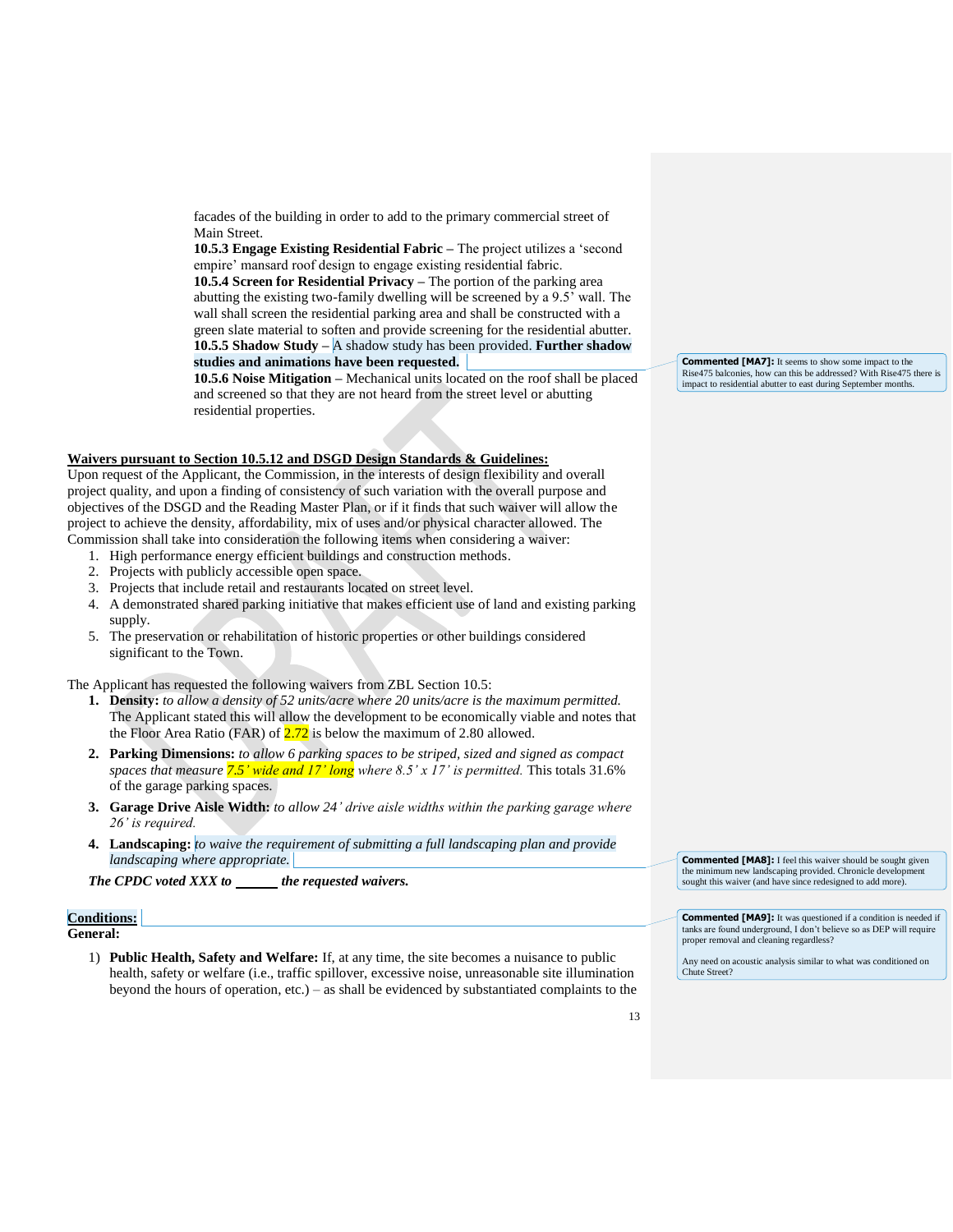Police Department or Public Services Office – the Applicant/Owner shall agree to work with staff to rectify the problem. Should the situation warrant it, an additional Site Plan Review by the CPDC may be required.

- 2) **Utilities**: All utilities, structures, frames and covers shall meet the Town of Reading standards. The electric utility plan is subject to approval by the Reading Municipal Light Department (RMLD).
- 3) **MS4 Permit**: The project shall comply with the most recent MS4 permit.
- 4) **Lighting:** The Applicant shall ensure that any proposed lighting is not occluded by the street trees along the frontage, and does not compete with existing street lighting. The Applicant shall submit specifications for each type of lighting fixture to the Community Development Director for approval.
- 5) **Limitations / Future Uses:** The 40R Development Plan Decision herein does not include approval for any future uses or site renovations that may – on their own merits and design – trigger the requirements of 40R plan review, or site plan review, and/or require a special permit. Pursuant to Section 10.5 of the Zoning Bylaw the following uses are permitted by right within the proposed commercial spaces: office, retail, restaurant, institutional and consumer services.
- 6) **Commercial Spaces:** It is strongly recommended that the Applicant prep the commercial space(s) with utility connections, grease traps, etc. in anticipation of future tenants.
- 7) **Engineering Concerns:** In general, throughout the project, the Applicant shall work with the Town Engineer to address any outstanding comments in the memos to the Community Development Director dated 4/6/22.
- 8) **Shared Parking:** The Applicant is encouraged to engage in conversations with nearby property owners regarding shared parking, and to partner with Zip Car and other shared services if possible, and to provide electric vehicle charging stations. If and when progress on shared parking is made, the Applicant shall provide more information about these amenities, and indicate which area(s) of the garage are intended for them and how they will be managed.
- 9) **Storage Areas:** The Applicant is encouraged to consider adding supplemental storage areas for tenants to the building if possible.
- 10) **Community Place-making / Creative Economy:** When approaching potential commercial tenants, the Applicant is encouraged to think about community place-making events, and/or dividing the space into smaller units that are affordable to creative economy tenants.

#### **Prior to the Issuance of Building Permits and Prior to the Start of Construction:**

- 1) **The Applicant shall make the following plan changes, and shall submit two (2) full size (24x36) copies of the revised plans to the Community Development Director:**
- 2) **Other Permits:** The Owner/Applicant is responsible for obtaining all other requirements and permits including but not limited to, utility connections, sewer, water, curb cut, street opening and Jackie's Law excavation permits from the Engineering Department (prior to excavation), and Board of Health approvals.
- 3) **Pre-Construction Meeting:** The Owner/Applicant and contractors shall coordinate with the Community Development Director to schedule a pre-construction meeting with Town staff prior to applying for demolition and/or building permits, in order to review these conditions and any and all final construction sequencing, details and plans for this project.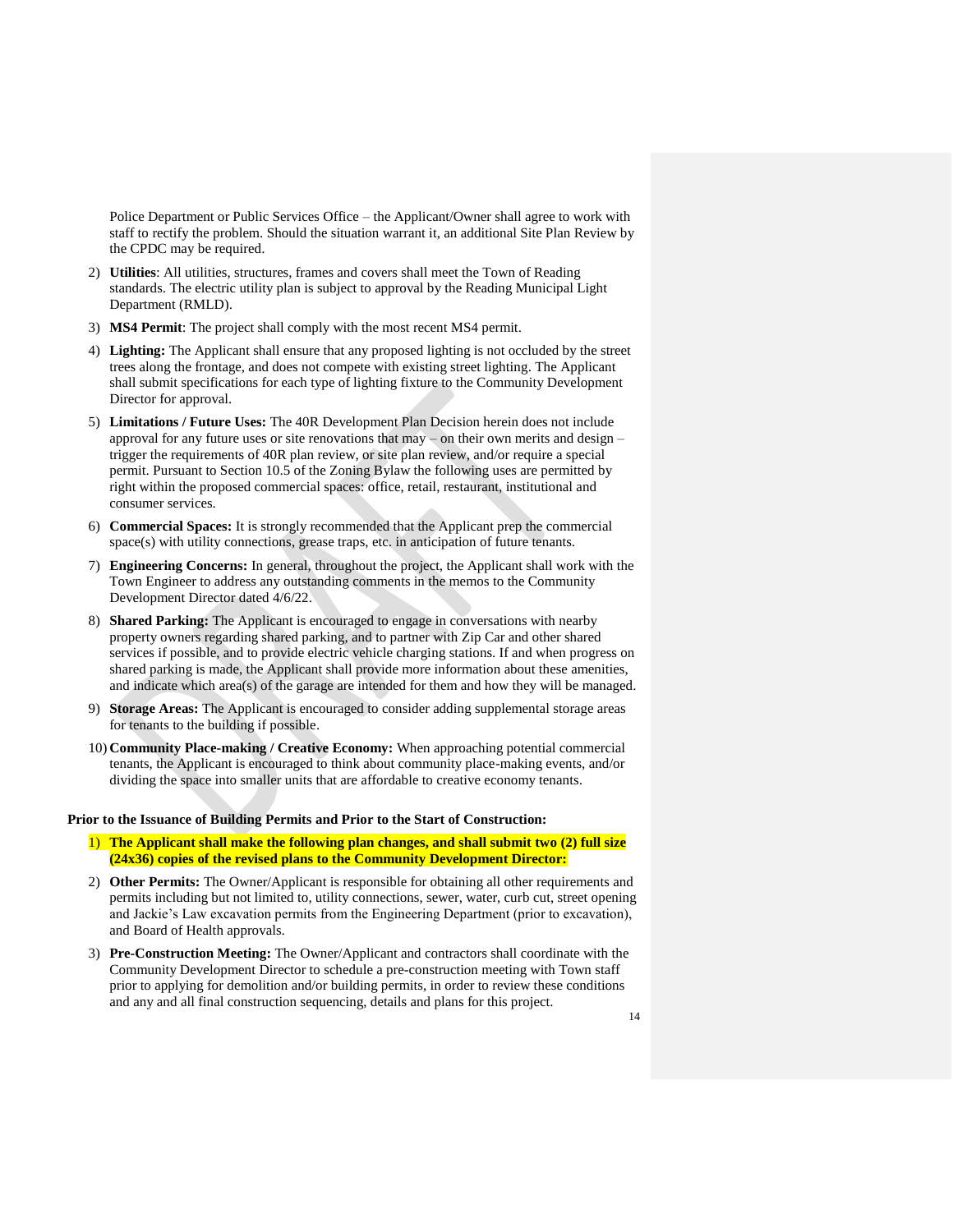- 4) **Construction Management Plan / Contractor Parking:** The Applicant shall submit a Construction Management Plan which includes provisions for off-site parking.
- 5) **Construction Documents & Fire Safety:** Full construction documents must be submitted and approved by the Fire Department at 80% design. A building permit shall not be issued until the Fire Department has approved the plans.
- 6) **Master Box:** The Applicant shall coordinate with the Fire Department on the requirement for a Master Box tied that is to be tied to the fire alarm system.
- 7) **Materials:** No colors have been approved herein. The Applicant shall return to the Commission with samples of proposed materials and colors to be used on the building prior to installation.

#### **During Construction:**

- 1) **Construction Hours:** Construction shall be limited to the hours stated in Section 8.9.8 "Construction Hours" of the Reading General Bylaws and said hours shall be posted in a conspicuous place at the entrance prior to any work on the site.
- 2) **Construction Activities:** Construction activities shall be conducted in a workmanlike manner at all times. Blowing dust or debris shall be controlled by the Applicant through stabilization, wetting down, and proper storage and disposal methods, subject to the approval of the Health Agent or designee. The Applicant shall ensure that the abutting local streets are kept clear of dirt and debris, which may accumulate as a result of construction activities for the Project. Documentation shall be provided demonstrating ongoing pest management control, subject to the approval of and administration by the Health Agent.
- 3) **Construction Management Plan / Contractor Parking:** Site operations shall comply with the aforementioned Construction Management Plan at all times. Contractors shall park in the locations designated and provided for within the CMP.
- 4) **Site Inspections:** Town staff or their designee shall have reasonable access to inspect the site to determine compliance with this Decision.
- 5) **Bond:** The Applicant/Owner shall furnish a bond for the final As-Built plans prior to the issuance of the final certificate of occupancy. The bond amount shall be determined by the Town Engineer consistent with the reasonable costs associated with a third party performing the work. The bond shall be returned once the requirements of this condition are met.
- 6) **Scaffolding:** The scaffolding at the property lines shall be completely screened 100% of the time to maintain privacy and prevent materials/debris from falling/blowing or otherwise dropping onto the abutting properties.

#### **Prior to Vertical Construction:**

1) **Garage As-Built:** The Applicant shall provide, to the Building Commissioner and Community Development Director, an as-built of the foundation and garage, that shows an overlay of the location and size of structural columns, fire/building/energy code requirements, and dimensioned parking striping, proving that the parking as approved can work. If the parking cannot work as approved, the Applicant shall return to CPDC for an amendment prior to starting vertical construction.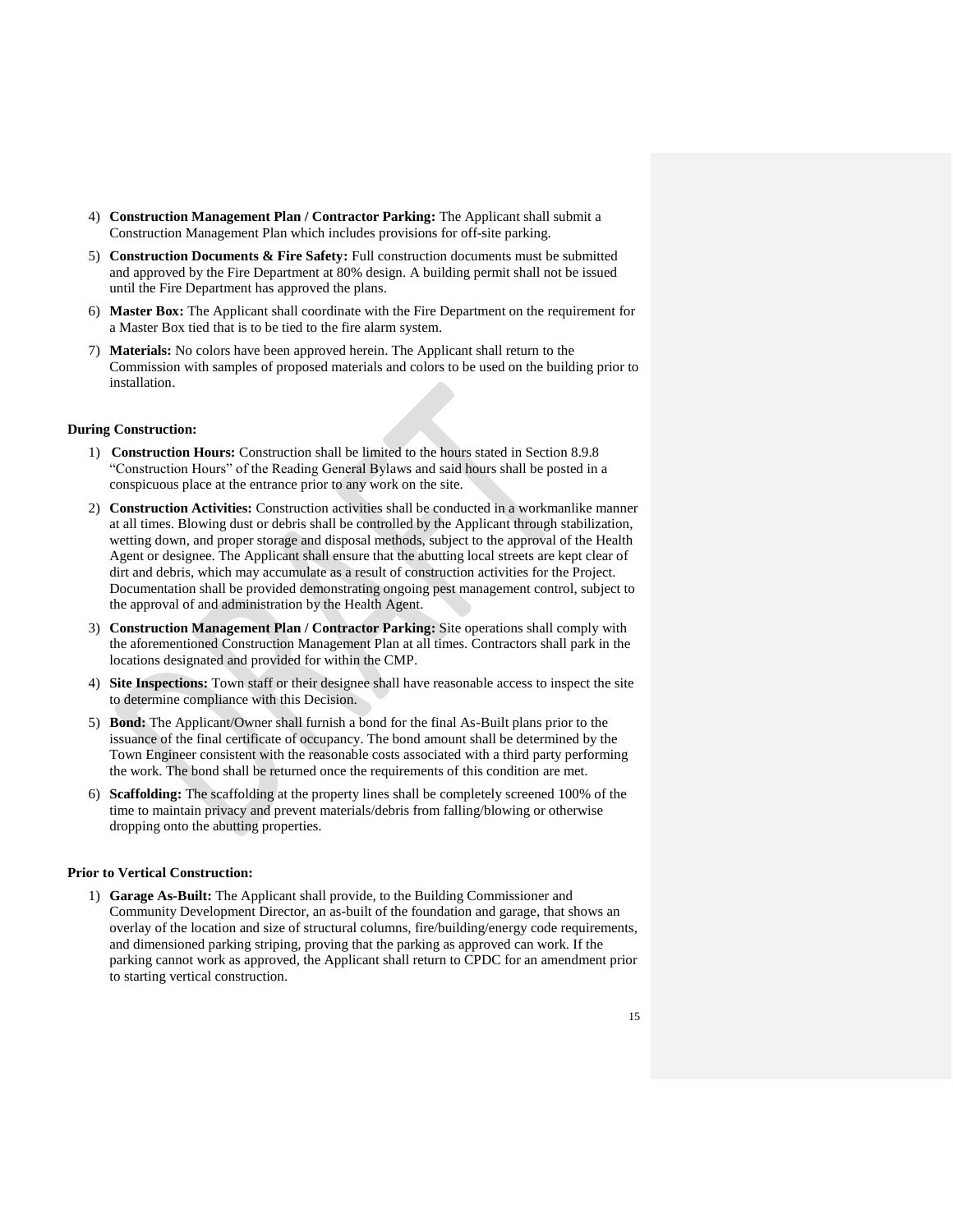#### **Prior to the Issuance of a Certificate of Occupancy:**

- 1) **Architecture:** The building façade on each elevation (north, south, east, and west) shall be substantially as indicated on the approved architectural plans and elevations.
- 2) **Stormwater O&M Plan**: An Operations and Maintenance Plan for the stormwater system shall be provided to the Town Engineer.
- 3) **Property Management / Leasing Documents**: A copy of the finalized Property Management / Leasing Documents shall be submitted to the Community Development Director for review and approval, and shall contain the following language:
	- a. **Fire Safety**: Language ensuring fire safety by prohibiting gas/propane grills on balconies, etc.
	- b. **Delivery Vehicles & Times:** Language prohibiting commercial deliveries along Main Street and Washington Street, and prohibiting commercial deliveries to the commercial space between 10:00 PM and 5:00 AM.
	- c. **Management of Move-ins & Move-outs:** Language regarding management of moveins and move-outs by the on-site property manager, specifically with regards to the size of moving vehicles allowed and the timing and use of the garage.
	- d. **Drainage System Maintenance**: Language that requires the property management company to adhere to the requirements of the O&M Plan.
	- e. **Trash Removal:** Language detailing how trash and recycling will be managed on-site, including but not limited to schedule of pick-up days and times, and logistics for trash truck access to the site. Trash management for both the residential and retail uses shall be managed separately, as is practicable.
	- f. **Snow Removal:** Language detailing how snow will be managed and removed from the property, including the roof, and that snow storage shall not impact sight lines for vehicular traffic.
	- g. **Site Lighting:** Language that commercial lighting (including signage) shall be programmed to shut off at the close of business each day.
	- h. **Conditions for Ongoing Maintenance after Occupancy:** Language that the property management company shall adhere to the "Conditions for Ongoing Maintenance after Occupancy" as are stated herein below.
- 4) **Rooftop Mechanicals:** All rooftop mechanicals shall be set back from building facades and appropriately screened from view.
- 5) **Pedestrian Improvements:** Improvements along Main Street, Washington Street and abutting rights-of-way, as deemed necessary or advantageous to the Town Engineer and Community Development Director, to adjacent crosswalks, curbing and sidewalks, shall be installed at the Applicant's expense in accordance with Town standards.
- 6) **Garage Striping**: Garage parking spaces shall be striped in accordance with the approved plans. Dimensions shall be measured from centerline to centerline. Striping of parking lanes, and directional arrows, consistent with current Manual on Uniform Traffic Control Devices (MUTCD), shall be installed within the garage.
- 7) **I/I Fee:** The Applicant is subject to the required Inflow/Infiltration Fee as the proposed sewer flow usage will be greater than historical usage. The Fee is calculated as twice the flow times \$4.00.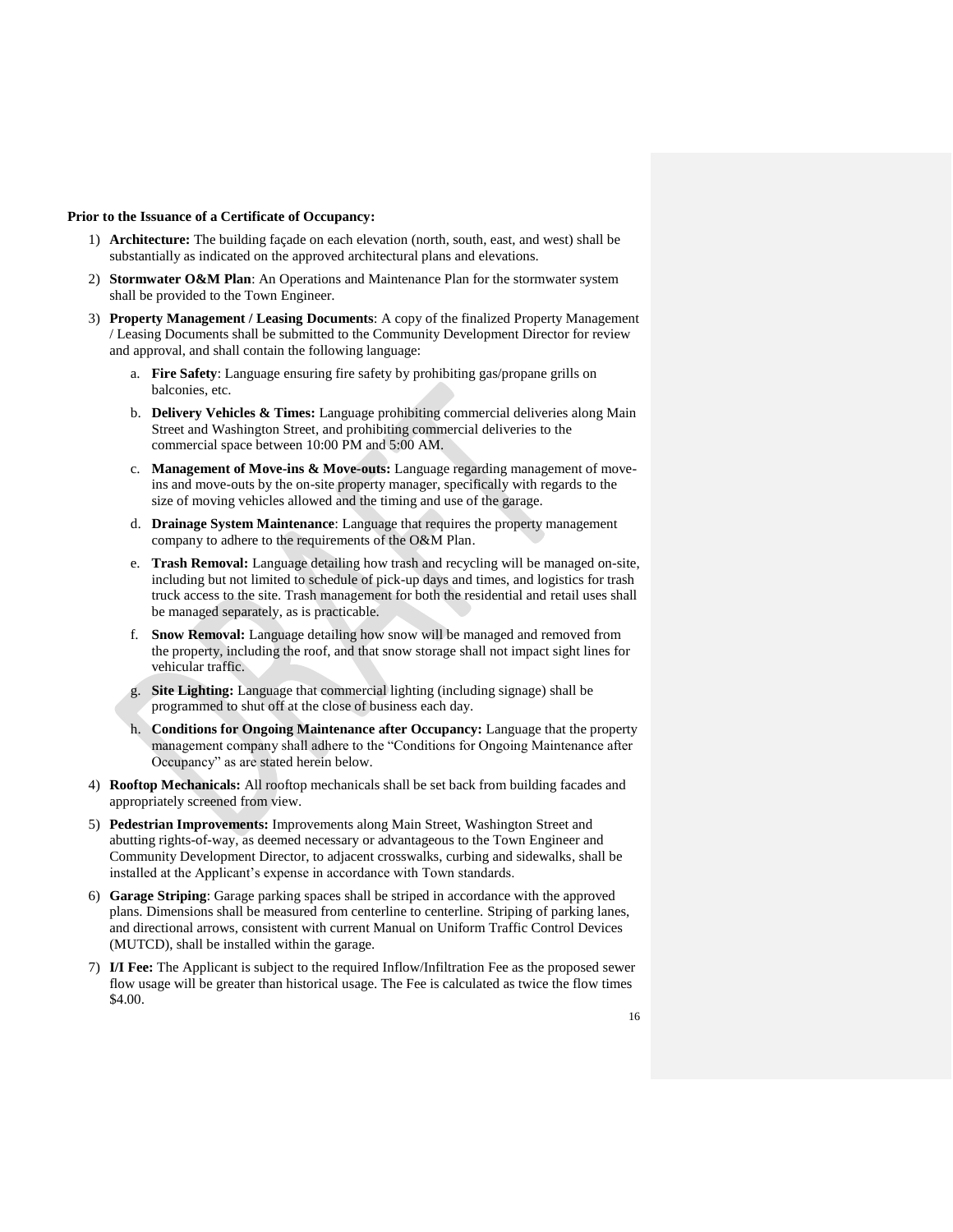- 8) **Street Trees:** The Applicant shall work with the Tree Warden to locate the street tree along Main Street to an appropriate location. Both the species and location shall be approved by the Town Tree Warden.
- 9) **Commercial Tenant Space(s):** The approved plans and parking ratio are based on an intended retail, restaurant, or certain other commercial use of the commercial tenant space(s). No office or institutional use shall occupy the commercial tenant space(s) until the property owner or prospective tenant submits a plan to the CPDC demonstrating how commercial parking demand will be met and/or applies and receives a waiver from the CPDC for the parking requirement.
- 10)**Lighting**: All exterior building and site lighting shall comply with the dark sky initiatives (light shall shine down only) with the light source being fully shielded (with cutoff shields) so that little to no light or glare spills onto abutting properties. Spec sheets of proposed lighting fixtures shall be submitted to the Community Development Director for review and approval.

#### **Conditions for Ongoing Maintenance after Occupancy:**

- 1) **Parking Utilization Data:** The Applicant shall provide reports to the Community Development Director indicating utilization of the on-site parking and shall work with Town staff to evaluate impacts and make any necessary modifications to the parking space management system described above, including the provision of EV charging infrastructure, Zip Car spaces, etc. if evidenced to be desired by tenants.
- 2) **Signage:** Prior to installation of any building or tenant signage, a Sign Permit Application and/or Master Signage Plan shall be submitted for review and approval.
- 3) **As-Built Plans:** Two full size paper copies and electronic AutoCAD final As-Built plans showing the building footprint, drainage systems and utility connections shall be submitted to the Community Development Director and Town Engineer to ensure compliance with this decision and other applicable Town standards. The bond held for this requirement will be returned to the Applicant once this condition has been fulfilled.
- 4) **Landscaping:** Landscaping on-site shall be maintained in a healthy condition in perpetuity. In the event that landscaping is damaged during snow removal operations, the property owner shall replace such landscaping during the next growing season.
- 5) **Lighting**: All exterior building and site lighting shall comply with the dark sky initiatives (light shall shine down only) with the light source being fully shielded (with cutoff shields) so that little to no light or glare spills onto abutting properties. Any exterior lighting that is required for security purposes may be illuminated by photocells and is not required to be extinguished at the close of business. All site and building lighting for commercial purposes, beyond what is needed for security purposes, shall be programmed to shut off at the close of business each day.
- 6) **Trash Removal:** All trash collection and disposal are the responsibility of the owner / property manager. The Applicant shall ensure daily that exterior areas of the site remain clear of debris, trash and any equipment used in connection with any commercial activities on site.